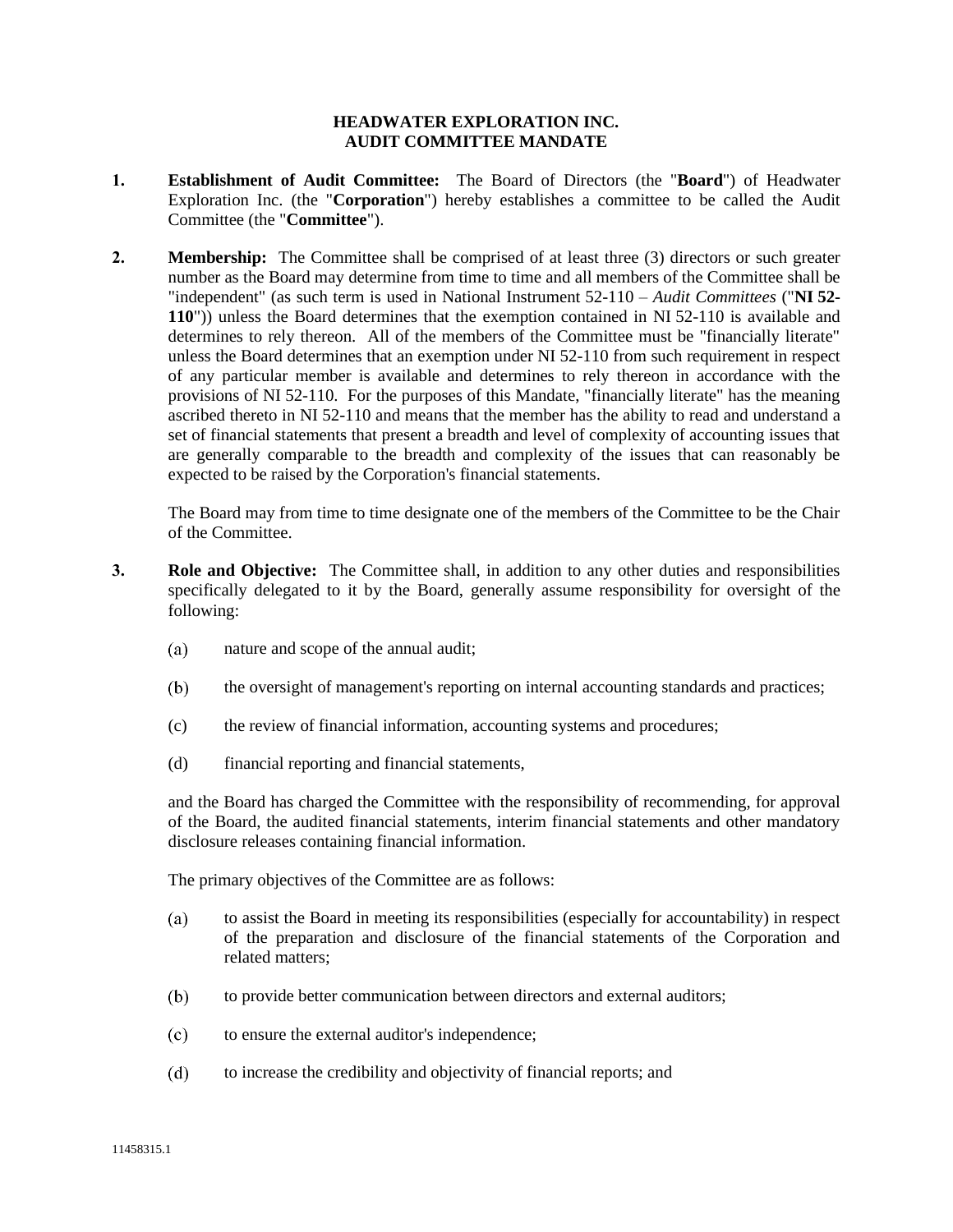- $(e)$ to strengthen the role of the independent directors of the Corporation by facilitating indepth discussions between directors of the Committee, management of the Corporation and external auditors.
- **4. Mandate and Responsibilities of Committee:** The Committee will have the authority and responsibility to:
	- oversee the work of the external auditors, including the resolution of any disagreements  $(a)$ between management and the external auditors regarding financial reporting;
	- $(b)$ satisfy itself on behalf of the Board with respect to the Corporation's internal control systems identifying, monitoring and mitigating business risks including risks relating to cyber-security attacks and cyber-fraud events; and ensuring compliance with legal, ethical and regulatory requirements;
	- $(c)$ review the annual and interim financial statements of the Corporation and related management's discussion and analysis ("**MD&A**") prior to their submission to the Board for approval; the process may include but not be limited to:
		- $(i)$ reviewing changes in accounting principles and policies, or in their application, which may have a material impact on the current or future years' financial statements;
		- $(ii)$ reviewing significant accruals, reserves, estimates (such as the ceiling test calculation) and judgments made by management in preparation of financial statements and the appropriateness of such accruals, reserves, estimates and judgments;
		- $(iii)$ reviewing accounting treatment of unusual or non-recurring transactions;
		- $(iv)$ ascertaining compliance with covenants under loan agreements;
		- $(v)$ reviewing disclosure requirements for commitments and contingencies;
		- $(vi)$ reviewing adjustments raised by the external auditors, whether or not included in the financial statements;
		- $(vii)$ reviewing unresolved differences between management and the external auditors; and
		- $(viii)$ obtain explanations of significant variances with comparative reporting periods.
	- $(d)$ review the financial statements, MD&A and all public disclosure containing audited or unaudited financial information (including, without limitation, annual and interim press releases and any other press releases disclosing earnings or financial results) before release and prior to Board approval; the Committee must be satisfied that adequate procedures are in place for the review of the Corporation's disclosure of other financial information and must periodically assess the adequacy of those procedures;
	- $(e)$ with respect to the appointment of external auditors by the Board: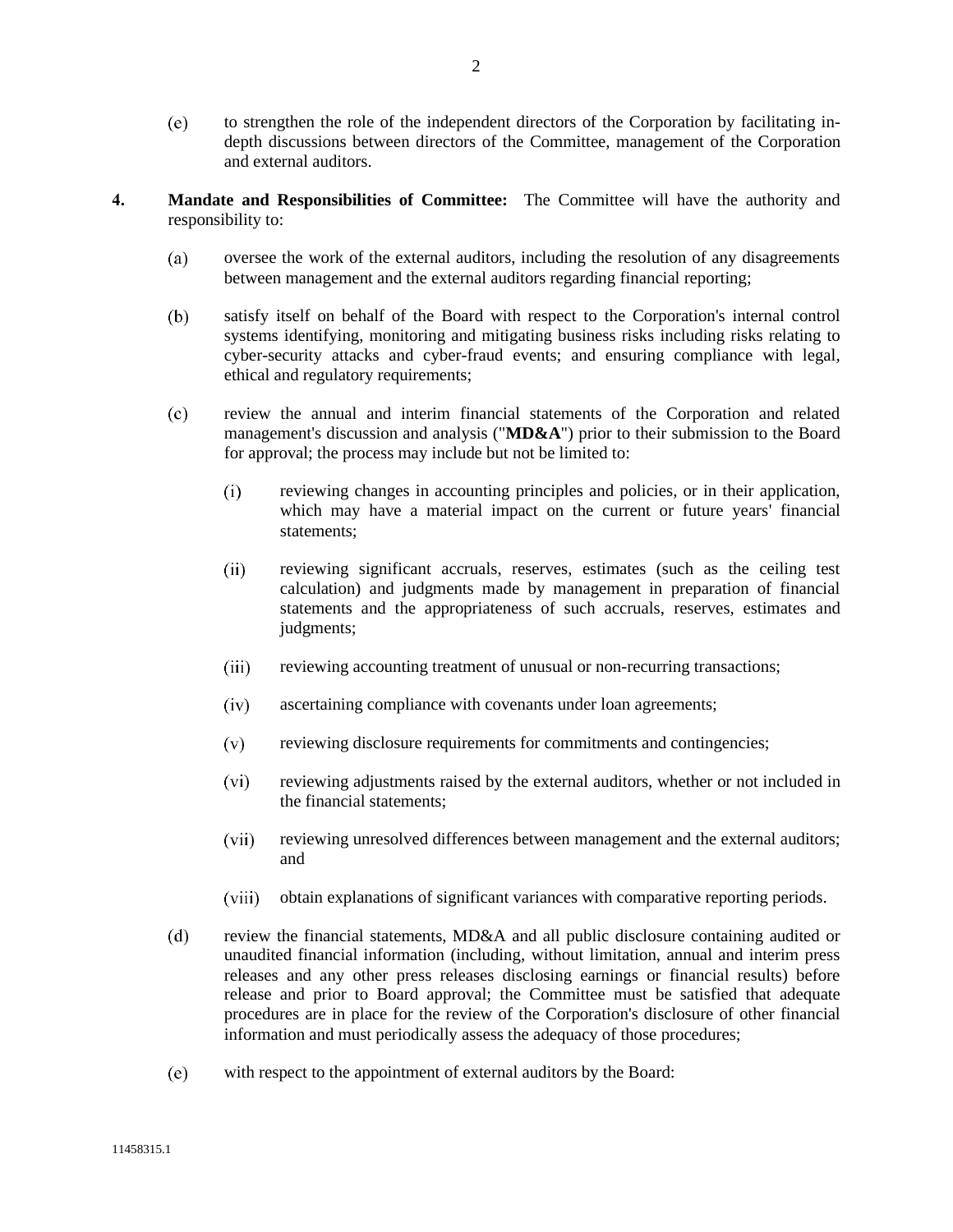- $(ii)$ recommend to the Board the terms of engagement of the external auditor, including the compensation of the auditors and a confirmation that the external auditors will report directly to the Committee;
- $(iii)$ on an annual basis, review and discuss with the external auditors all significant relationships such auditors have with the Corporation to determine the auditors' independence;
- $(iv)$ when there is to be a change in auditors, review the issues related to the change and the information to be included in the required notice to securities regulators of such change;
- $(v)$ review and pre-approve any non-audit services to be provided to the Corporation or its subsidiaries by the external auditors and consider the impact on the independence of such auditors. The Committee may delegate to one or more independent members the authority to pre–approve non–audit services, provided that the member(s) report to the Committee at the next scheduled meeting such pre–approval and the member(s) comply with such other procedures as may be established by the Committee from time to time: and
- $(vi)$ review annually with the external auditors their plan for their audit and, upon completion of the audit, their reports upon the financial statements of the Corporation and its subsidiaries;
- $(f)$ review with external auditors (and internal auditor if one is appointed by the Corporation) their assessment of the internal controls of the Corporation, their written reports containing recommendations for improvement, and management's response and followup to any identified weaknesses;
- review risk management policies and procedures of the Corporation (i.e., hedging,  $(g)$ litigation and insurance);
- $(h)$ to review and satisfy itself on behalf of the Board that management has adequate procedures in place for reporting and certification under the *Extractive Sector Transparency Measures Act* (Canada) ("**ESTMA**") when the Corporation is required to comply with ESTMA;
- $(i)$ establish a procedure for:
	- $(i)$ the receipt, retention and treatment of complaints received by the Corporation regarding accounting, internal accounting controls or auditing matters; and
	- $(ii)$ the confidential, anonymous submission by employees of the Corporation of concerns regarding questionable accounting or auditing matters; and
- review and approve the Corporation's hiring policies regarding partners and employees  $(i)$ and former partners and employees of the present and former external auditors of the Corporation.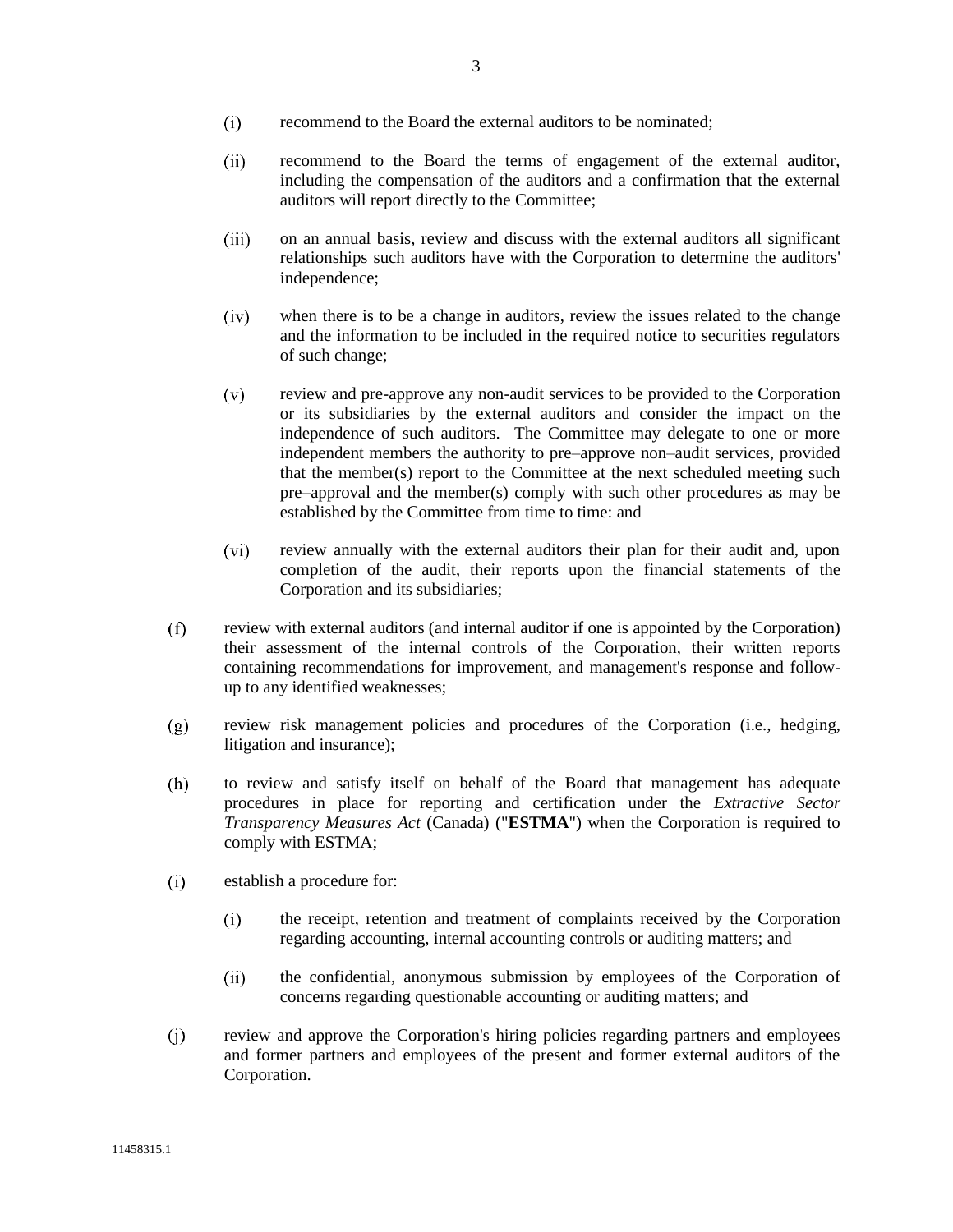- **5. Meeting Administrative Matters:** The following general provisions shall have application to the Committee:
	- $(a)$ At all meetings of the Committee every resolution shall be decided by a majority of the votes cast. In case of an equality of votes, the Chairman of the meeting shall not be entitled to a second or casting vote.
	- $(b)$ The Chair will preside at all meetings of the Committee, unless the Chair is not present, in which case the members of the Committee that are present will designate from among such members the Chair for purposes of the meeting.
	- $(c)$ A quorum for meetings of the Committee will be a majority of its members, and the rules for calling, holding, conducting and adjourning meetings of the Committee will be the same as those governing the Board unless otherwise determined by the Committee or the Board.
	- $(d)$ Meetings of the Committee should be scheduled to take place at least four times per year. Minutes of all meetings of the Committee will be taken. The Chief Financial Officer of the Corporation will attend meetings of the Committee, unless otherwise excused from all or part of any such meeting by the Chairman.
	- $(e)$ The Committee will meet with the external auditor in camera at least once per quarter (in connection with the preparation of the annual and interim financial statements) and at such other times as the external auditor and the Committee consider appropriate.
	- $(f)$ Agendas will be circulated to Committee members along with background information on a timely basis prior to the Committee meetings.
	- $(g)$ The Committee may invite such officers, directors and employees of the Corporation and its subsidiaries as it sees fit from time to time to attend at meetings of the Committee and assist in the discussion and consideration of the matters being considered by the Committee.
	- $(h)$ Minutes of the Committee will be recorded and maintained and circulated to directors who are not members of the Committee as requested.
	- $(i)$ The Committee has authority to communicate directly with the internal auditors (if any) and the external auditors of the Corporation. The Committee will also have the authority to investigate any financial activity of the Corporation. All employees of the Corporation are to cooperate as requested by the Committee.
	- $(i)$ The Committee may also retain persons having special expertise and/or obtain independent professional advice to assist in filling their responsibilities at such compensation as established by the Committee and at the expense of the Corporation without any further approval of the Board.
	- $(k)$ Any members of the Committee may be removed or replaced at any time by the Board and will cease to be a member of the Committee as soon as such member ceases to be a director. The Board may fill vacancies on the Committee by appointment from among its members. If and whenever a vacancy exists on the Committee, the remaining members may exercise all its powers so long as a quorum remains. Subject to the foregoing,